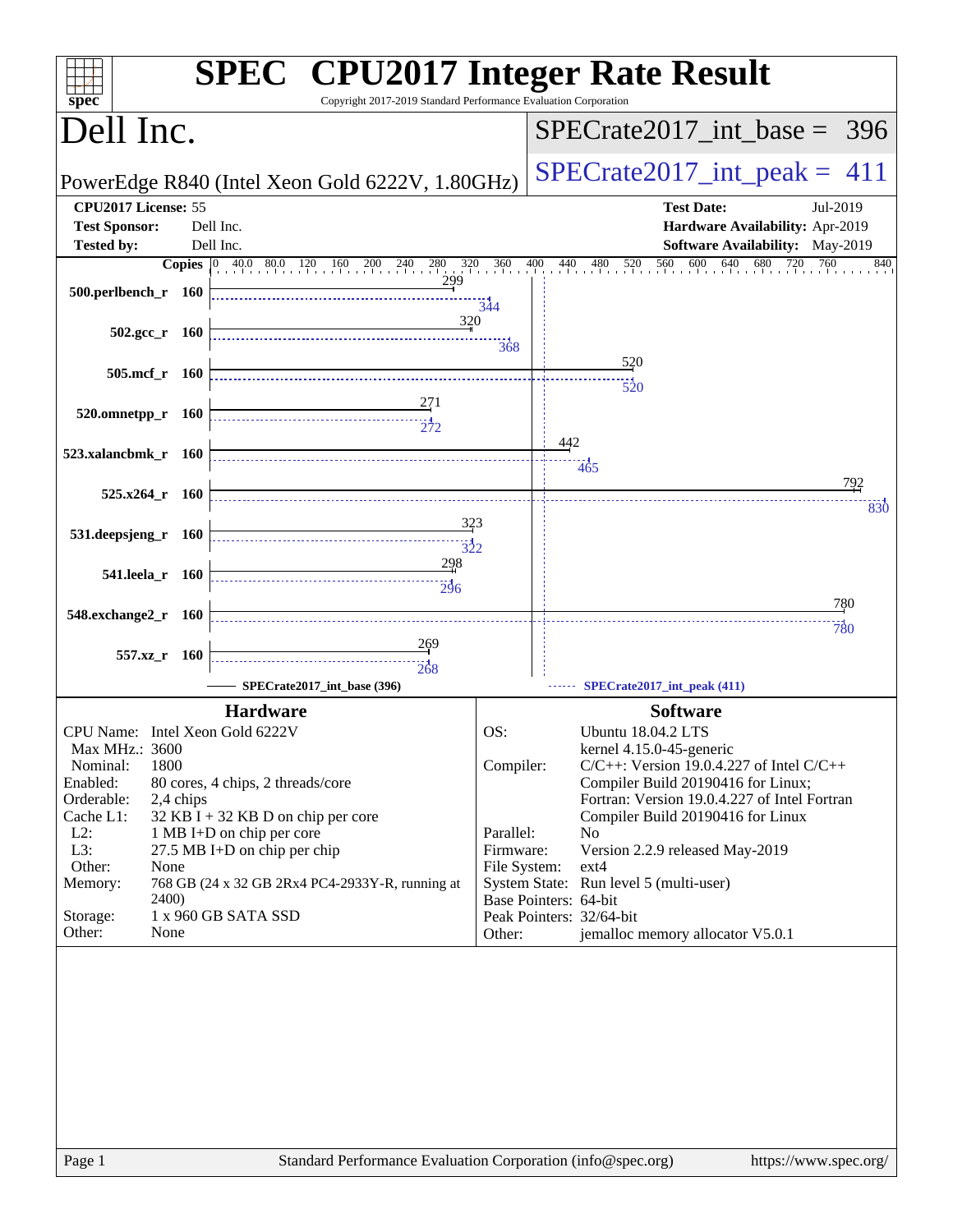| <b>SPEC CPU2017 Integer Rate Result</b><br>spec<br>Copyright 2017-2019 Standard Performance Evaluation Corporation |                                                     |                |            |                |       |                |       |                                 |                |              |                |              |                |              |
|--------------------------------------------------------------------------------------------------------------------|-----------------------------------------------------|----------------|------------|----------------|-------|----------------|-------|---------------------------------|----------------|--------------|----------------|--------------|----------------|--------------|
| Dell Inc.                                                                                                          |                                                     |                |            |                |       |                |       | $SPECrate2017\_int\_base = 396$ |                |              |                |              |                |              |
| $SPECTate2017\_int\_peak = 411$<br>PowerEdge R840 (Intel Xeon Gold 6222V, 1.80GHz)                                 |                                                     |                |            |                |       |                |       |                                 |                |              |                |              |                |              |
| CPU2017 License: 55<br><b>Test Date:</b><br>Jul-2019                                                               |                                                     |                |            |                |       |                |       |                                 |                |              |                |              |                |              |
| <b>Test Sponsor:</b><br>Dell Inc.<br>Hardware Availability: Apr-2019                                               |                                                     |                |            |                |       |                |       |                                 |                |              |                |              |                |              |
| <b>Tested by:</b>                                                                                                  | Dell Inc.<br><b>Software Availability:</b> May-2019 |                |            |                |       |                |       |                                 |                |              |                |              |                |              |
| <b>Results Table</b>                                                                                               |                                                     |                |            |                |       |                |       |                                 |                |              |                |              |                |              |
| <b>Base</b>                                                                                                        |                                                     |                |            |                |       |                |       | <b>Peak</b>                     |                |              |                |              |                |              |
| <b>Benchmark</b>                                                                                                   | <b>Copies</b>                                       | <b>Seconds</b> | Ratio      | <b>Seconds</b> | Ratio | <b>Seconds</b> | Ratio | <b>Copies</b>                   | <b>Seconds</b> | <b>Ratio</b> | <b>Seconds</b> | <b>Ratio</b> | <b>Seconds</b> | <b>Ratio</b> |
| $500.$ perlbench_r                                                                                                 | 160                                                 | 853            | <u>299</u> | 849            | 300   |                |       | 160                             | 741            | 344          | 740            | 344          |                |              |
| $502.\text{sec}$                                                                                                   | 160                                                 | 707            | 320        | 703            | 322   |                |       | 160                             | 615            | 368          | 614            | 369          |                |              |
| $505$ .mcf r                                                                                                       | 160                                                 | 497            | 520        | 497            | 520   |                |       | 160                             | 497            | 521          | 497            | 520          |                |              |
| 520.omnetpp_r                                                                                                      | 160                                                 | 773            | 272        | 773            | 271   |                |       | 160                             | 772            | 272          | 772            | 272          |                |              |
| 523.xalancbmk r                                                                                                    | 160                                                 | 382            | 442        | 382            | 442   |                |       | 160                             | 362            | 467          | 363            | 465          |                |              |
| $525.x264$ r                                                                                                       | 160                                                 | 354            | 792        | 350            | 800   |                |       | 160                             | 338            | 830          | 337            | 830          |                |              |

### **[Submit Notes](http://www.spec.org/auto/cpu2017/Docs/result-fields.html#SubmitNotes)**

Results appear in the [order in which they were run](http://www.spec.org/auto/cpu2017/Docs/result-fields.html#RunOrder). Bold underlined text [indicates a median measurement](http://www.spec.org/auto/cpu2017/Docs/result-fields.html#Median).

[531.deepsjeng\\_r](http://www.spec.org/auto/cpu2017/Docs/benchmarks/531.deepsjeng_r.html) 160 **[568](http://www.spec.org/auto/cpu2017/Docs/result-fields.html#Median) [323](http://www.spec.org/auto/cpu2017/Docs/result-fields.html#Median)** 568 323 160 **[569](http://www.spec.org/auto/cpu2017/Docs/result-fields.html#Median) [322](http://www.spec.org/auto/cpu2017/Docs/result-fields.html#Median)** 569 323 [541.leela\\_r](http://www.spec.org/auto/cpu2017/Docs/benchmarks/541.leela_r.html) 160 **[890](http://www.spec.org/auto/cpu2017/Docs/result-fields.html#Median) [298](http://www.spec.org/auto/cpu2017/Docs/result-fields.html#Median)** 879 301 160 **[894](http://www.spec.org/auto/cpu2017/Docs/result-fields.html#Median) [296](http://www.spec.org/auto/cpu2017/Docs/result-fields.html#Median)** 891 297 [548.exchange2\\_r](http://www.spec.org/auto/cpu2017/Docs/benchmarks/548.exchange2_r.html) 160 537 780 **[537](http://www.spec.org/auto/cpu2017/Docs/result-fields.html#Median) [780](http://www.spec.org/auto/cpu2017/Docs/result-fields.html#Median)** 160 537 780 **[538](http://www.spec.org/auto/cpu2017/Docs/result-fields.html#Median) [780](http://www.spec.org/auto/cpu2017/Docs/result-fields.html#Median)** [557.xz\\_r](http://www.spec.org/auto/cpu2017/Docs/benchmarks/557.xz_r.html) 160 **[643](http://www.spec.org/auto/cpu2017/Docs/result-fields.html#Median) [269](http://www.spec.org/auto/cpu2017/Docs/result-fields.html#Median)** 642 269 160 **[644](http://www.spec.org/auto/cpu2017/Docs/result-fields.html#Median) [268](http://www.spec.org/auto/cpu2017/Docs/result-fields.html#Median)** 642 269

**[SPECrate2017\\_int\\_base =](http://www.spec.org/auto/cpu2017/Docs/result-fields.html#SPECrate2017intbase) 396 [SPECrate2017\\_int\\_peak =](http://www.spec.org/auto/cpu2017/Docs/result-fields.html#SPECrate2017intpeak) 411**

 The numactl mechanism was used to bind copies to processors. The config file option 'submit' was used to generate numactl commands to bind each copy to a specific processor. For details, please see the config file.

### **[General Notes](http://www.spec.org/auto/cpu2017/Docs/result-fields.html#GeneralNotes)**

Environment variables set by runcpu before the start of the run: LD\_LIBRARY\_PATH = "/home/cpu2017/lib/intel64:/home/cpu2017/lib/ia32:/home/cpu2017/je5.0.1-32" Binaries compiled on a system with 1x Intel Core i9-7900X CPU + 32GB RAM memory using Redhat Enterprise Linux 7.5 NA: The test sponsor attests, as of date of publication, that CVE-2017-5754 (Meltdown) is mitigated in the system as tested and documented. Yes: The test sponsor attests, as of date of publication, that CVE-2017-5753 (Spectre variant 1) is mitigated in the system as tested and documented. Yes: The test sponsor attests, as of date of publication, that CVE-2017-5715 (Spectre variant 2) is mitigated in the system as tested and documented. Transparent Huge Pages enabled by default Prior to runcpu invocation Filesystem page cache synced and cleared with: sync; echo 3> /proc/sys/vm/drop\_caches runcpu command invoked through numactl i.e.: numactl --interleave=all runcpu <etc> jemalloc, a general purpose malloc implementation built with the RedHat Enterprise 7.5, and the system compiler gcc 4.8.5 sources available from jemalloc.net or <https://github.com/jemalloc/jemalloc/releases>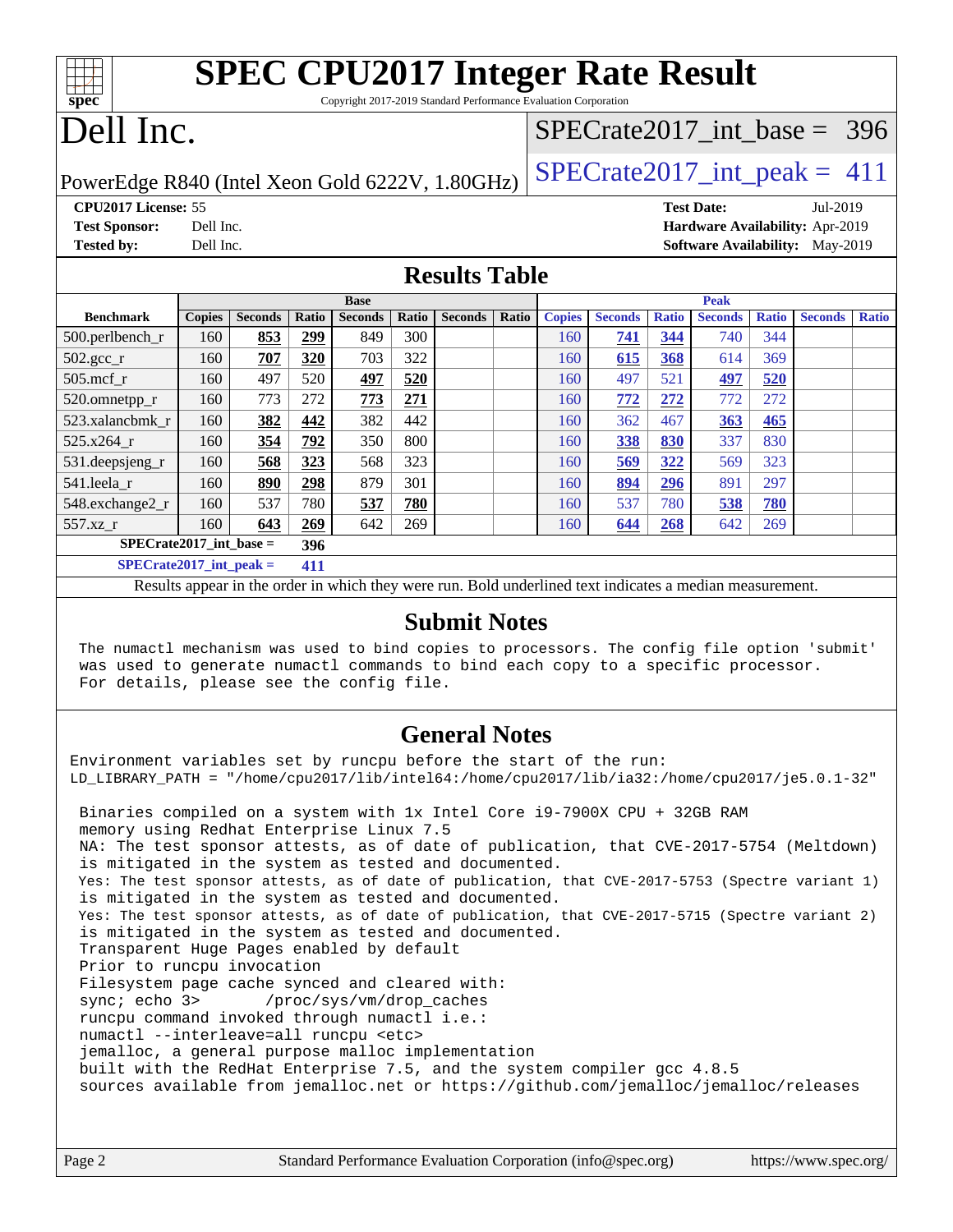| <b>SPEC CPU2017 Integer Rate Result</b><br>Copyright 2017-2019 Standard Performance Evaluation Corporation<br>$spec^*$                                                                                                                                                                                                                                                                                                                                                                                                                                                                                                                                                                                                                                                                                                                                                                                                                                                                                                                                                                                                                                                                                                                                                                                                                                                                                                                                                                                                                                                                                                                                                                                                                                                                                                        |                                                                                                     |
|-------------------------------------------------------------------------------------------------------------------------------------------------------------------------------------------------------------------------------------------------------------------------------------------------------------------------------------------------------------------------------------------------------------------------------------------------------------------------------------------------------------------------------------------------------------------------------------------------------------------------------------------------------------------------------------------------------------------------------------------------------------------------------------------------------------------------------------------------------------------------------------------------------------------------------------------------------------------------------------------------------------------------------------------------------------------------------------------------------------------------------------------------------------------------------------------------------------------------------------------------------------------------------------------------------------------------------------------------------------------------------------------------------------------------------------------------------------------------------------------------------------------------------------------------------------------------------------------------------------------------------------------------------------------------------------------------------------------------------------------------------------------------------------------------------------------------------|-----------------------------------------------------------------------------------------------------|
| Dell Inc.                                                                                                                                                                                                                                                                                                                                                                                                                                                                                                                                                                                                                                                                                                                                                                                                                                                                                                                                                                                                                                                                                                                                                                                                                                                                                                                                                                                                                                                                                                                                                                                                                                                                                                                                                                                                                     | $SPECrate2017\_int\_base = 396$                                                                     |
| PowerEdge R840 (Intel Xeon Gold 6222V, 1.80GHz)                                                                                                                                                                                                                                                                                                                                                                                                                                                                                                                                                                                                                                                                                                                                                                                                                                                                                                                                                                                                                                                                                                                                                                                                                                                                                                                                                                                                                                                                                                                                                                                                                                                                                                                                                                               | $SPECTate2017\_int\_peak = 411$                                                                     |
| CPU2017 License: 55<br><b>Test Sponsor:</b><br>Dell Inc.<br>Dell Inc.<br><b>Tested by:</b>                                                                                                                                                                                                                                                                                                                                                                                                                                                                                                                                                                                                                                                                                                                                                                                                                                                                                                                                                                                                                                                                                                                                                                                                                                                                                                                                                                                                                                                                                                                                                                                                                                                                                                                                    | <b>Test Date:</b><br>Jul-2019<br>Hardware Availability: Apr-2019<br>Software Availability: May-2019 |
| <b>Platform Notes</b>                                                                                                                                                                                                                                                                                                                                                                                                                                                                                                                                                                                                                                                                                                                                                                                                                                                                                                                                                                                                                                                                                                                                                                                                                                                                                                                                                                                                                                                                                                                                                                                                                                                                                                                                                                                                         |                                                                                                     |
| BIOS settings:<br>ADDDC setting disabled<br>Virtualization Technology disabled<br>DCU Streamer Prefetcher disabled<br>System Profile set to Custom<br>CPU Performance set to Maximum Performance<br>C States set to Autonomous<br>C1E disabled<br>Uncore Frequency set to Dynamic<br>Energy Efficiency Policy set to Performance<br>Memory Patrol Scrub disabled<br>Logical Processor enabled<br>CPU Interconnect Bus Link Power Management disabled<br>PCI ASPM L1 Link Power Management disabled<br>Sysinfo program /home/cpu2017/bin/sysinfo<br>Rev: r5974 of 2018-05-19 9bcde8f2999c33d61f64985e45859ea9<br>running on intel-sut Mon Jul 22 22:58:05 2019<br>SUT (System Under Test) info as seen by some common utilities.<br>For more information on this section, see<br>https://www.spec.org/cpu2017/Docs/config.html#sysinfo<br>From /proc/cpuinfo<br>model name: $Intel(R)$ Xeon $(R)$ Gold 6222V CPU @ 1.80GHz<br>"physical id"s (chips)<br>160 "processors"<br>cores, siblings (Caution: counting these is hw and system dependent. The following<br>excerpts from /proc/cpuinfo might not be reliable. Use with caution.)<br>cpu cores : 20<br>siblings : 40<br>physical 0: cores 0 1 2 3 4 8 9 10 11 12 16 17 18 19 20 24 25 26 27 28<br>physical 1: cores 0 1 2 3 4 8 9 10 11 12 16 17 18 19 20 24 25 26 27 28<br>physical 2: cores 0 1 2 3 4 8 9 10 11 12 16 17 18 19 20 24 25 26 27 28<br>physical 3: cores 0 1 2 3 4 8 9 10 11 12 16 17 18 19 20 24 25 26 27 28<br>From 1scpu:<br>Architecture:<br>x86 64<br>$32$ -bit, $64$ -bit<br>$CPU op-mode(s):$<br>Little Endian<br>Byte Order:<br>CPU(s):<br>160<br>On-line CPU(s) list: $0-159$<br>Thread(s) per core:<br>$\overline{2}$<br>$Core(s)$ per socket:<br>20<br>Socket(s):<br>4<br>NUMA node(s):<br>8<br>Vendor ID:<br>GenuineIntel<br>CPU family:<br>6 |                                                                                                     |
| (Continued on next page)<br>Standard Performance Evaluation Corporation (info@spec.org)<br>Page 3                                                                                                                                                                                                                                                                                                                                                                                                                                                                                                                                                                                                                                                                                                                                                                                                                                                                                                                                                                                                                                                                                                                                                                                                                                                                                                                                                                                                                                                                                                                                                                                                                                                                                                                             | https://www.spec.org/                                                                               |
|                                                                                                                                                                                                                                                                                                                                                                                                                                                                                                                                                                                                                                                                                                                                                                                                                                                                                                                                                                                                                                                                                                                                                                                                                                                                                                                                                                                                                                                                                                                                                                                                                                                                                                                                                                                                                               |                                                                                                     |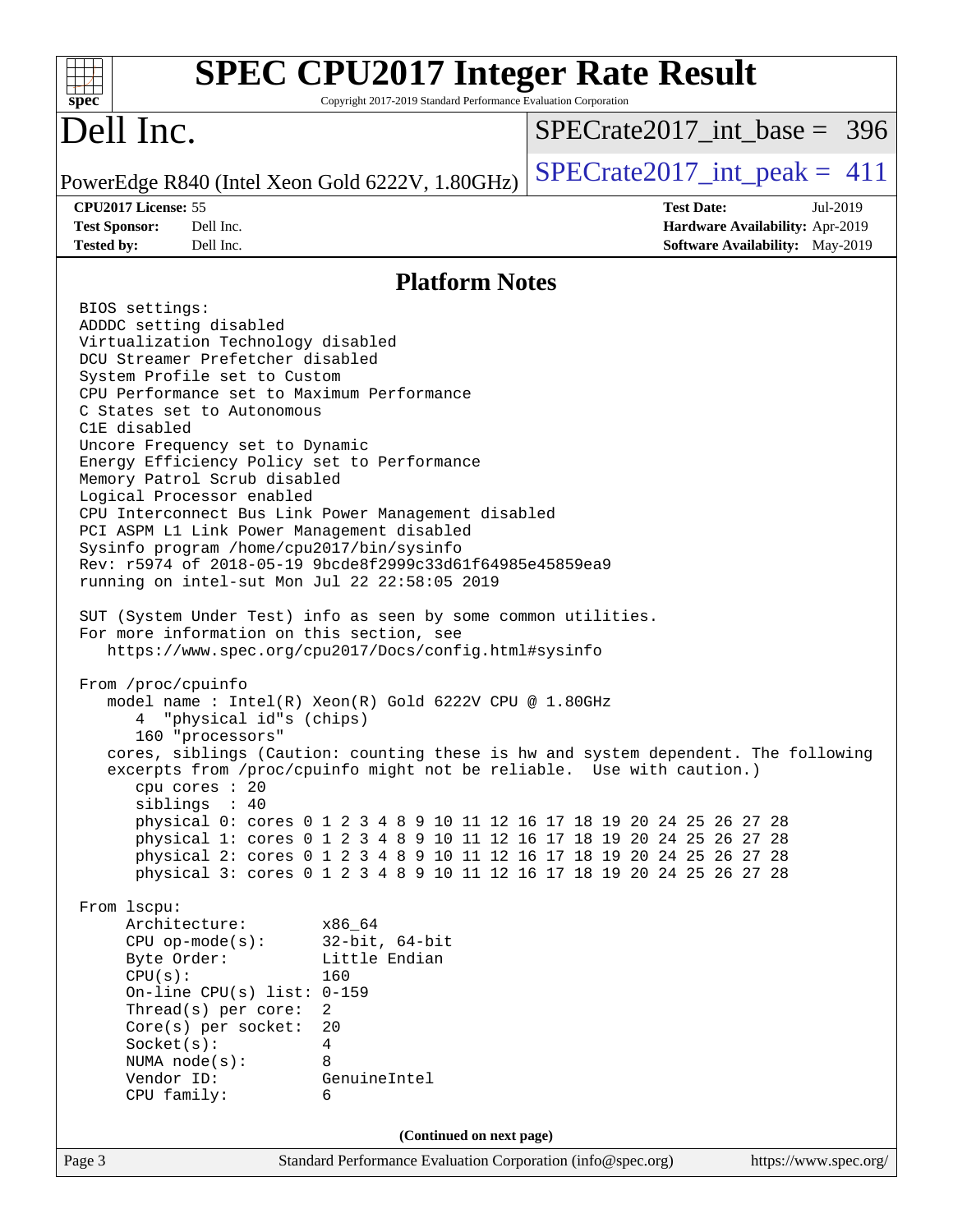| spec <sup>®</sup>                                                                                                                               |                                                                                                                                                                                                                                                                                                                                      | Copyright 2017-2019 Standard Performance Evaluation Corporation                                                                                                                                                                                                                                                                                                                                                                                                                        | <b>SPEC CPU2017 Integer Rate Result</b>                                                                                                                                                                                                                                                                                                                                                                                                                                                                                                                                                                                                                                                                                                                                                                                                                                                                                                                                                                                                                                                                                                                                                                                                                                                                                                                                                                                                                                      |                                                                                       |
|-------------------------------------------------------------------------------------------------------------------------------------------------|--------------------------------------------------------------------------------------------------------------------------------------------------------------------------------------------------------------------------------------------------------------------------------------------------------------------------------------|----------------------------------------------------------------------------------------------------------------------------------------------------------------------------------------------------------------------------------------------------------------------------------------------------------------------------------------------------------------------------------------------------------------------------------------------------------------------------------------|------------------------------------------------------------------------------------------------------------------------------------------------------------------------------------------------------------------------------------------------------------------------------------------------------------------------------------------------------------------------------------------------------------------------------------------------------------------------------------------------------------------------------------------------------------------------------------------------------------------------------------------------------------------------------------------------------------------------------------------------------------------------------------------------------------------------------------------------------------------------------------------------------------------------------------------------------------------------------------------------------------------------------------------------------------------------------------------------------------------------------------------------------------------------------------------------------------------------------------------------------------------------------------------------------------------------------------------------------------------------------------------------------------------------------------------------------------------------------|---------------------------------------------------------------------------------------|
| Dell Inc.                                                                                                                                       |                                                                                                                                                                                                                                                                                                                                      |                                                                                                                                                                                                                                                                                                                                                                                                                                                                                        | $SPECrate2017$ _int_base = 396                                                                                                                                                                                                                                                                                                                                                                                                                                                                                                                                                                                                                                                                                                                                                                                                                                                                                                                                                                                                                                                                                                                                                                                                                                                                                                                                                                                                                                               |                                                                                       |
|                                                                                                                                                 |                                                                                                                                                                                                                                                                                                                                      | PowerEdge R840 (Intel Xeon Gold 6222V, 1.80GHz)                                                                                                                                                                                                                                                                                                                                                                                                                                        | $SPECrate2017\_int\_peak = 411$                                                                                                                                                                                                                                                                                                                                                                                                                                                                                                                                                                                                                                                                                                                                                                                                                                                                                                                                                                                                                                                                                                                                                                                                                                                                                                                                                                                                                                              |                                                                                       |
| CPU2017 License: 55<br><b>Test Sponsor:</b><br><b>Tested by:</b>                                                                                | Dell Inc.<br>Dell Inc.                                                                                                                                                                                                                                                                                                               |                                                                                                                                                                                                                                                                                                                                                                                                                                                                                        | <b>Test Date:</b>                                                                                                                                                                                                                                                                                                                                                                                                                                                                                                                                                                                                                                                                                                                                                                                                                                                                                                                                                                                                                                                                                                                                                                                                                                                                                                                                                                                                                                                            | Jul-2019<br>Hardware Availability: Apr-2019<br><b>Software Availability:</b> May-2019 |
|                                                                                                                                                 |                                                                                                                                                                                                                                                                                                                                      | <b>Platform Notes (Continued)</b>                                                                                                                                                                                                                                                                                                                                                                                                                                                      |                                                                                                                                                                                                                                                                                                                                                                                                                                                                                                                                                                                                                                                                                                                                                                                                                                                                                                                                                                                                                                                                                                                                                                                                                                                                                                                                                                                                                                                                              |                                                                                       |
| Model:<br>Model name:<br>Stepping:<br>CPU MHz:<br>BogoMIPS:<br>Lld cache:<br>Lli cache:<br>$L2$ cache:<br>L3 cache:<br>Flaqs:<br>physical chip. | Virtualization:<br>NUMA node0 CPU(s):<br>NUMA nodel CPU(s):<br>NUMA node2 CPU(s):<br>NUMA node3 CPU(s):<br>NUMA node4 CPU(s):<br>NUMA node5 CPU(s):<br>NUMA node6 CPU(s):<br>NUMA node7 CPU(s):<br>/proc/cpuinfo cache data<br>cache size : 28160 KB<br>$available: 8 nodes (0-7)$<br>node 0 size: 95146 MB<br>node 0 free: 94932 MB | 85<br>Intel(R) Xeon(R) Gold 6222V CPU @ 1.80GHz<br>7<br>1004.050<br>3600.00<br>$VT - x$<br>32K<br>32K<br>1024K<br>28160K<br>0, 8, 16, 24, 32, 40, 48, 56, 64, 72, 80, 88, 96, 104, 112, 120, 128, 136, 144, 152<br>1, 9, 17, 25, 33, 41, 49, 57, 65, 73, 81, 89, 97, 105, 113, 121, 129, 137, 145, 153<br>2, 10, 18, 26, 34, 42, 50, 58, 66, 74, 82, 90, 98, 106, 114, 122, 130, 138, 146, 154<br>3, 11, 19, 27, 35, 43, 51, 59, 67, 75, 83, 91, 99, 107, 115, 123, 131, 139, 147, 155 | 4, 12, 20, 28, 36, 44, 52, 60, 68, 76, 84, 92, 100, 108, 116, 124, 132, 140, 148, 156<br>5, 13, 21, 29, 37, 45, 53, 61, 69, 77, 85, 93, 101, 109, 117, 125, 133, 141, 149, 157<br>6, 14, 22, 30, 38, 46, 54, 62, 70, 78, 86, 94, 102, 110, 118, 126, 134, 142, 150, 158<br>7, 15, 23, 31, 39, 47, 55, 63, 71, 79, 87, 95, 103, 111, 119, 127, 135, 143, 151, 159<br>fpu vme de pse tsc msr pae mce cx8 apic sep mtrr pge mca cmov<br>pat pse36 clflush dts acpi mmx fxsr sse sse2 ss ht tm pbe syscall nx pdpe1gb rdtscp<br>lm constant_tsc art arch_perfmon pebs bts rep_good nopl xtopology nonstop_tsc cpuid<br>aperfmperf pni pclmulqdq dtes64 monitor ds_cpl vmx smx est tm2 ssse3 sdbg fma cx16<br>xtpr pdcm pcid dca sse4_1 sse4_2 x2apic movbe popcnt aes xsave avx f16c rdrand<br>lahf_lm abm 3dnowprefetch cpuid_fault epb cat_13 cdp_13 invpcid_single intel_ppin<br>ssbd mba ibrs ibpb stibp ibrs_enhanced tpr_shadow vnmi flexpriority ept vpid<br>fsgsbase tsc_adjust bmil hle avx2 smep bmi2 erms invpcid rtm cqm mpx rdt_a avx512f<br>avx512dq rdseed adx smap clflushopt clwb intel_pt avx512cd avx512bw avx512vl<br>xsaveopt xsavec xgetbvl xsaves cqm_llc cqm_occup_llc cqm_mbm_total cqm_mbm_local<br>dtherm ida arat pln pts pku ospke avx512_vnni flush_lld arch_capabilities<br>From numactl --hardware WARNING: a numactl 'node' might or might not correspond to a<br>node 0 cpus: 0 8 16 24 32 40 48 56 64 72 80 88 96 104 112 120 128 136 144 152 |                                                                                       |
| Page 4                                                                                                                                          |                                                                                                                                                                                                                                                                                                                                      | (Continued on next page)<br>Standard Performance Evaluation Corporation (info@spec.org)                                                                                                                                                                                                                                                                                                                                                                                                |                                                                                                                                                                                                                                                                                                                                                                                                                                                                                                                                                                                                                                                                                                                                                                                                                                                                                                                                                                                                                                                                                                                                                                                                                                                                                                                                                                                                                                                                              | https://www.spec.org/                                                                 |
|                                                                                                                                                 |                                                                                                                                                                                                                                                                                                                                      |                                                                                                                                                                                                                                                                                                                                                                                                                                                                                        |                                                                                                                                                                                                                                                                                                                                                                                                                                                                                                                                                                                                                                                                                                                                                                                                                                                                                                                                                                                                                                                                                                                                                                                                                                                                                                                                                                                                                                                                              |                                                                                       |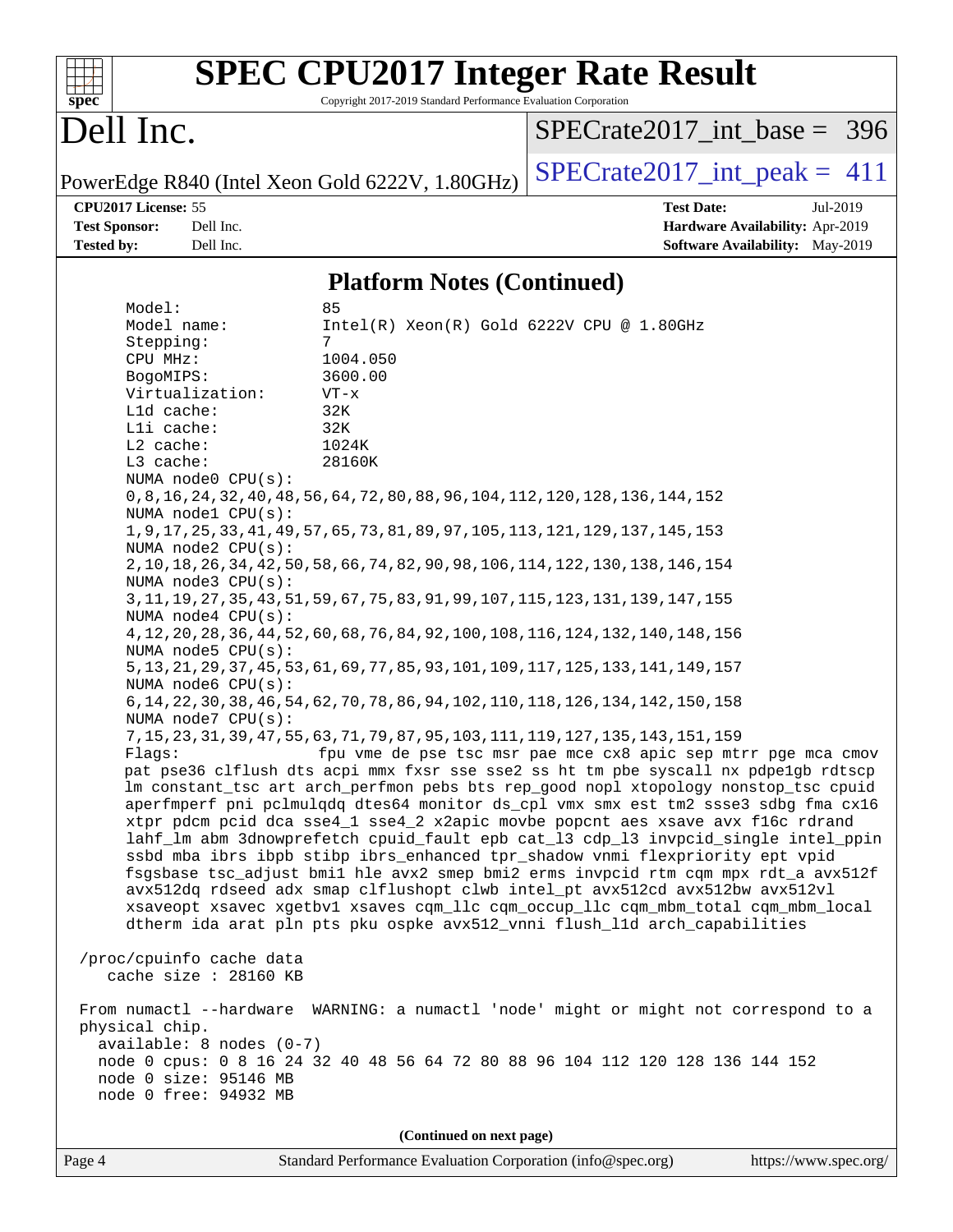

# **[SPEC CPU2017 Integer Rate Result](http://www.spec.org/auto/cpu2017/Docs/result-fields.html#SPECCPU2017IntegerRateResult)**

Copyright 2017-2019 Standard Performance Evaluation Corporation

### Dell Inc.

[SPECrate2017\\_int\\_base =](http://www.spec.org/auto/cpu2017/Docs/result-fields.html#SPECrate2017intbase) 396

PowerEdge R840 (Intel Xeon Gold 6222V,  $1.80GHz$ ) [SPECrate2017\\_int\\_peak =](http://www.spec.org/auto/cpu2017/Docs/result-fields.html#SPECrate2017intpeak) 411

**[CPU2017 License:](http://www.spec.org/auto/cpu2017/Docs/result-fields.html#CPU2017License)** 55 **[Test Date:](http://www.spec.org/auto/cpu2017/Docs/result-fields.html#TestDate)** Jul-2019 **[Test Sponsor:](http://www.spec.org/auto/cpu2017/Docs/result-fields.html#TestSponsor)** Dell Inc. **[Hardware Availability:](http://www.spec.org/auto/cpu2017/Docs/result-fields.html#HardwareAvailability)** Apr-2019 **[Tested by:](http://www.spec.org/auto/cpu2017/Docs/result-fields.html#Testedby)** Dell Inc. **[Software Availability:](http://www.spec.org/auto/cpu2017/Docs/result-fields.html#SoftwareAvailability)** May-2019

#### **[Platform Notes \(Continued\)](http://www.spec.org/auto/cpu2017/Docs/result-fields.html#PlatformNotes)**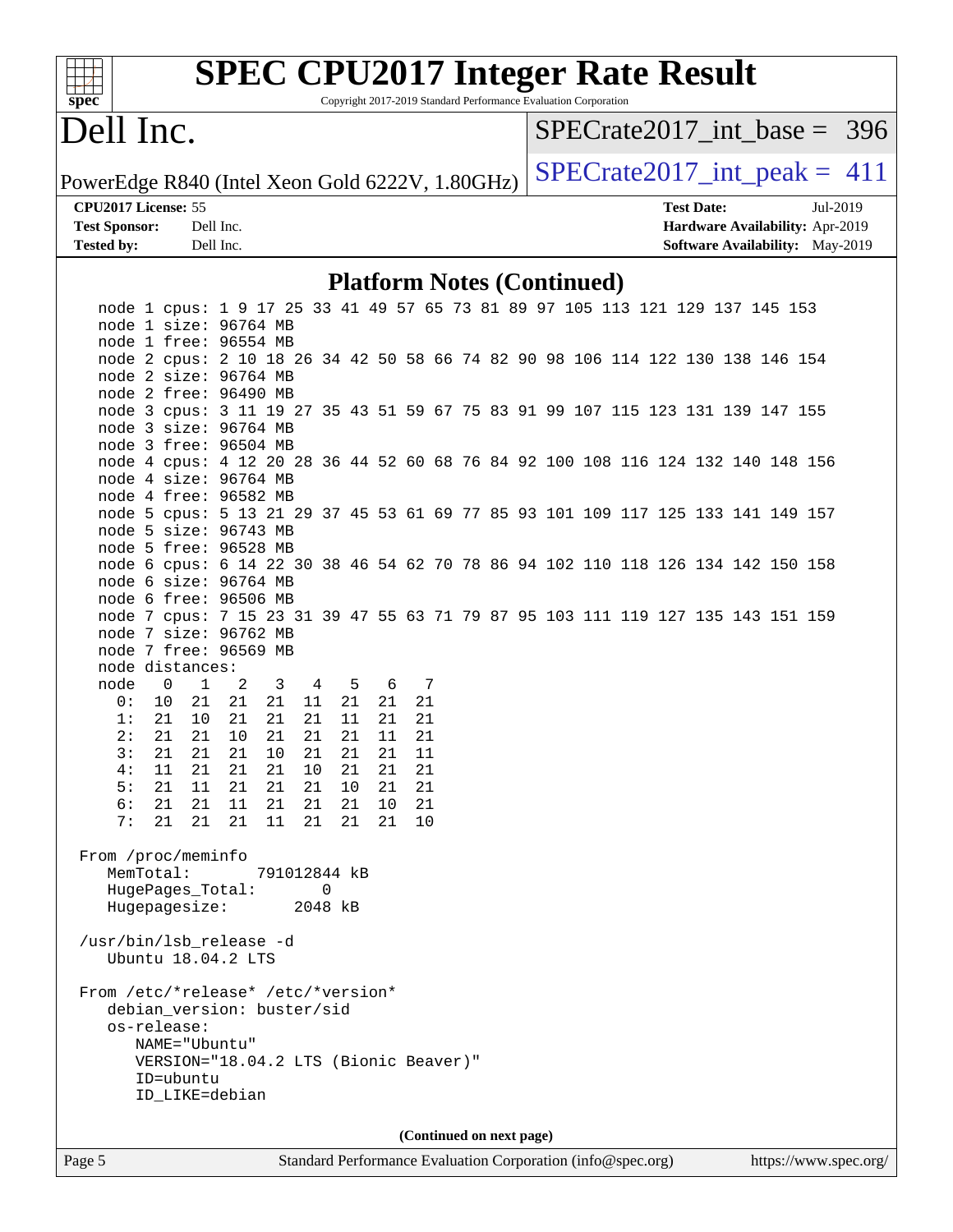| <b>SPEC CPU2017 Integer Rate Result</b>                                                                                                                                                                                                                                                                                                                                                      |                                                                                                            |
|----------------------------------------------------------------------------------------------------------------------------------------------------------------------------------------------------------------------------------------------------------------------------------------------------------------------------------------------------------------------------------------------|------------------------------------------------------------------------------------------------------------|
| Copyright 2017-2019 Standard Performance Evaluation Corporation<br>spec <sup>®</sup><br>Dell Inc.                                                                                                                                                                                                                                                                                            | $SPECrate2017$ int base = 396                                                                              |
| PowerEdge R840 (Intel Xeon Gold 6222V, 1.80GHz)                                                                                                                                                                                                                                                                                                                                              | $SPECrate2017\_int\_peak = 411$                                                                            |
| CPU2017 License: 55<br>Dell Inc.<br><b>Test Sponsor:</b><br><b>Tested by:</b><br>Dell Inc.                                                                                                                                                                                                                                                                                                   | <b>Test Date:</b><br>Jul-2019<br>Hardware Availability: Apr-2019<br><b>Software Availability:</b> May-2019 |
| <b>Platform Notes (Continued)</b>                                                                                                                                                                                                                                                                                                                                                            |                                                                                                            |
| PRETTY_NAME="Ubuntu 18.04.2 LTS"<br>VERSION_ID="18.04"<br>HOME_URL="https://www.ubuntu.com/"<br>SUPPORT_URL="https://help.ubuntu.com/"                                                                                                                                                                                                                                                       |                                                                                                            |
| uname $-a$ :<br>Linux intel-sut 4.15.0-45-generic #48-Ubuntu SMP Tue Jan 29 16:28:13 UTC 2019 x86_64<br>x86_64 x86_64 GNU/Linux                                                                                                                                                                                                                                                              |                                                                                                            |
| Kernel self-reported vulnerability status:                                                                                                                                                                                                                                                                                                                                                   |                                                                                                            |
| CVE-2017-5754 (Meltdown):<br>Not affected<br>CVE-2017-5753 (Spectre variant 1): Mitigation: __user pointer sanitization<br>CVE-2017-5715 (Spectre variant 2): Mitigation: Enhanced IBRS, IBPB                                                                                                                                                                                                |                                                                                                            |
| run-level 5 Jul 22 22:56                                                                                                                                                                                                                                                                                                                                                                     |                                                                                                            |
| SPEC is set to: /home/cpu2017<br>Type Size Used Avail Use% Mounted on<br>Filesystem<br>/dev/sda2<br>ext4 439G<br>29G 388G<br>$7\frac{6}{9}$ /                                                                                                                                                                                                                                                |                                                                                                            |
| Additional information from dmidecode follows. WARNING: Use caution when you interpret<br>this section. The 'dmidecode' program reads system data which is "intended to allow<br>hardware to be accurately determined", but the intent may not be met, as there are<br>frequent changes to hardware, firmware, and the "DMTF SMBIOS" standard.<br>BIOS Dell Inc. 2.2.9 05/08/2019<br>Memory: |                                                                                                            |
| 24x 00AD00B300AD HMA84GR7CJR4N-WM 32 GB 2 rank 2933, configured at 2400<br>24x Not Specified Not Specified                                                                                                                                                                                                                                                                                   |                                                                                                            |
| (End of data from sysinfo program)                                                                                                                                                                                                                                                                                                                                                           |                                                                                                            |
| <b>Compiler Version Notes</b>                                                                                                                                                                                                                                                                                                                                                                |                                                                                                            |
| CC.<br>$502. \text{gcc\_r}(\text{peak})$                                                                                                                                                                                                                                                                                                                                                     |                                                                                                            |
| ----------------------------------<br>Intel(R) C Intel(R) 64 Compiler for applications running on IA-32, Version<br>19.0.4.227 Build 20190416<br>Copyright (C) 1985-2019 Intel Corporation. All rights reserved.                                                                                                                                                                             |                                                                                                            |
| ---------------<br>500.perlbench_r(base) 502.gcc_r(base) 505.mcf_r(base, peak)<br>CC.<br>525.x264_r(base, peak) 557.xz_r(base, peak)                                                                                                                                                                                                                                                         | =====================================                                                                      |
| (Continued on next page)                                                                                                                                                                                                                                                                                                                                                                     |                                                                                                            |
| Page 6<br>Standard Performance Evaluation Corporation (info@spec.org)                                                                                                                                                                                                                                                                                                                        | https://www.spec.org/                                                                                      |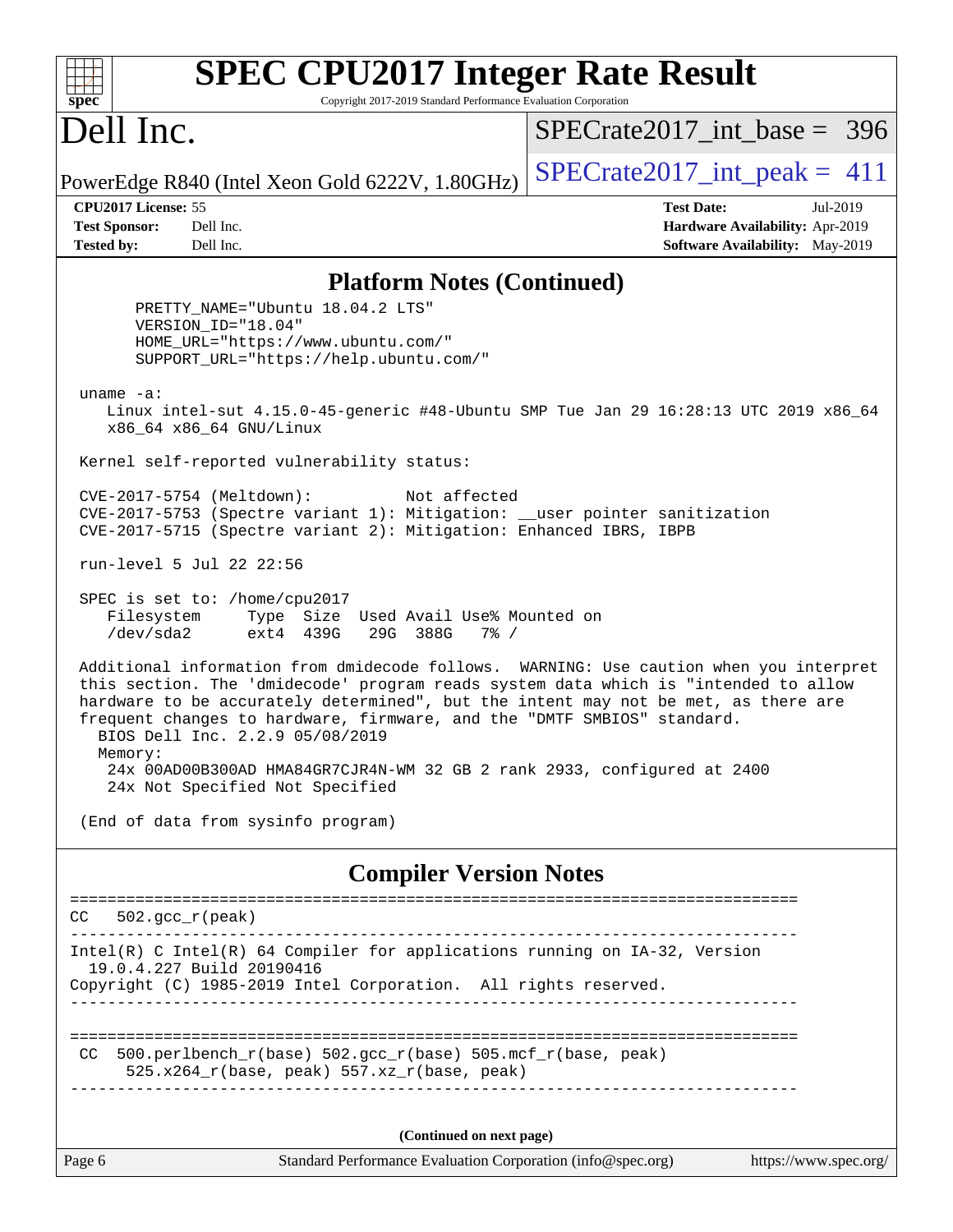| spec <sup>®</sup>                                                                                                                                                                                                          | <b>SPEC CPU2017 Integer Rate Result</b><br>Copyright 2017-2019 Standard Performance Evaluation Corporation |
|----------------------------------------------------------------------------------------------------------------------------------------------------------------------------------------------------------------------------|------------------------------------------------------------------------------------------------------------|
| Dell Inc.                                                                                                                                                                                                                  | $SPECrate2017$ int base = 396                                                                              |
| PowerEdge R840 (Intel Xeon Gold 6222V, 1.80GHz)                                                                                                                                                                            | $SPECrate2017\_int\_peak = 411$                                                                            |
| <b>CPU2017 License: 55</b><br><b>Test Sponsor:</b><br>Dell Inc.<br><b>Tested by:</b><br>Dell Inc.                                                                                                                          | <b>Test Date:</b><br>Jul-2019<br>Hardware Availability: Apr-2019<br>Software Availability: May-2019        |
|                                                                                                                                                                                                                            | <b>Compiler Version Notes (Continued)</b>                                                                  |
| $Intel(R)$ C Intel(R) 64 Compiler for applications running on Intel(R) 64,<br>Version 19.0.4.227 Build 20190416<br>Copyright (C) 1985-2019 Intel Corporation. All rights reserved.                                         |                                                                                                            |
| $500.$ perlbench $r$ (peak)<br>CC                                                                                                                                                                                          |                                                                                                            |
| Intel(R) C Intel(R) 64 Compiler for applications running on Intel(R) 64,<br>Version 19.0.4.227 Build 20190416<br>Copyright (C) 1985-2019 Intel Corporation. All rights reserved.<br><u>U U U U U U U U U U U U U U U U</u> |                                                                                                            |
| CXXC 523.xalancbmk r(peak)                                                                                                                                                                                                 |                                                                                                            |
| Intel(R) C++ Intel(R) 64 Compiler for applications running on IA-32, Version<br>19.0.4.227 Build 20190416<br>Copyright (C) 1985-2019 Intel Corporation. All rights reserved.                                               |                                                                                                            |
| CXXC 520.omnetpp_r(base, peak) 523.xalancbmk_r(base) 531.deepsjeng_r(base,<br>peak) 541. leela r(base, peak)                                                                                                               |                                                                                                            |
| $Intel(R)$ C++ Intel(R) 64 Compiler for applications running on Intel(R) 64,<br>Version 19.0.4.227 Build 20190416                                                                                                          | Copyright (C) 1985-2019 Intel Corporation. All rights reserved.                                            |

 FC 548.exchange2\_r(base, peak) ------------------------------------------------------------------------------ Intel(R) Fortran Intel(R) 64 Compiler for applications running on Intel(R) 64, Version 19.0.4.227 Build 20190416 Copyright (C) 1985-2019 Intel Corporation. All rights reserved. ------------------------------------------------------------------------------

## **[Base Compiler Invocation](http://www.spec.org/auto/cpu2017/Docs/result-fields.html#BaseCompilerInvocation)**

[C benchmarks](http://www.spec.org/auto/cpu2017/Docs/result-fields.html#Cbenchmarks): [icc -m64 -std=c11](http://www.spec.org/cpu2017/results/res2019q3/cpu2017-20190805-16478.flags.html#user_CCbase_intel_icc_64bit_c11_33ee0cdaae7deeeab2a9725423ba97205ce30f63b9926c2519791662299b76a0318f32ddfffdc46587804de3178b4f9328c46fa7c2b0cd779d7a61945c91cd35)

[C++ benchmarks:](http://www.spec.org/auto/cpu2017/Docs/result-fields.html#CXXbenchmarks) [icpc -m64](http://www.spec.org/cpu2017/results/res2019q3/cpu2017-20190805-16478.flags.html#user_CXXbase_intel_icpc_64bit_4ecb2543ae3f1412ef961e0650ca070fec7b7afdcd6ed48761b84423119d1bf6bdf5cad15b44d48e7256388bc77273b966e5eb805aefd121eb22e9299b2ec9d9)

**(Continued on next page)**

Page 7 Standard Performance Evaluation Corporation [\(info@spec.org\)](mailto:info@spec.org) <https://www.spec.org/>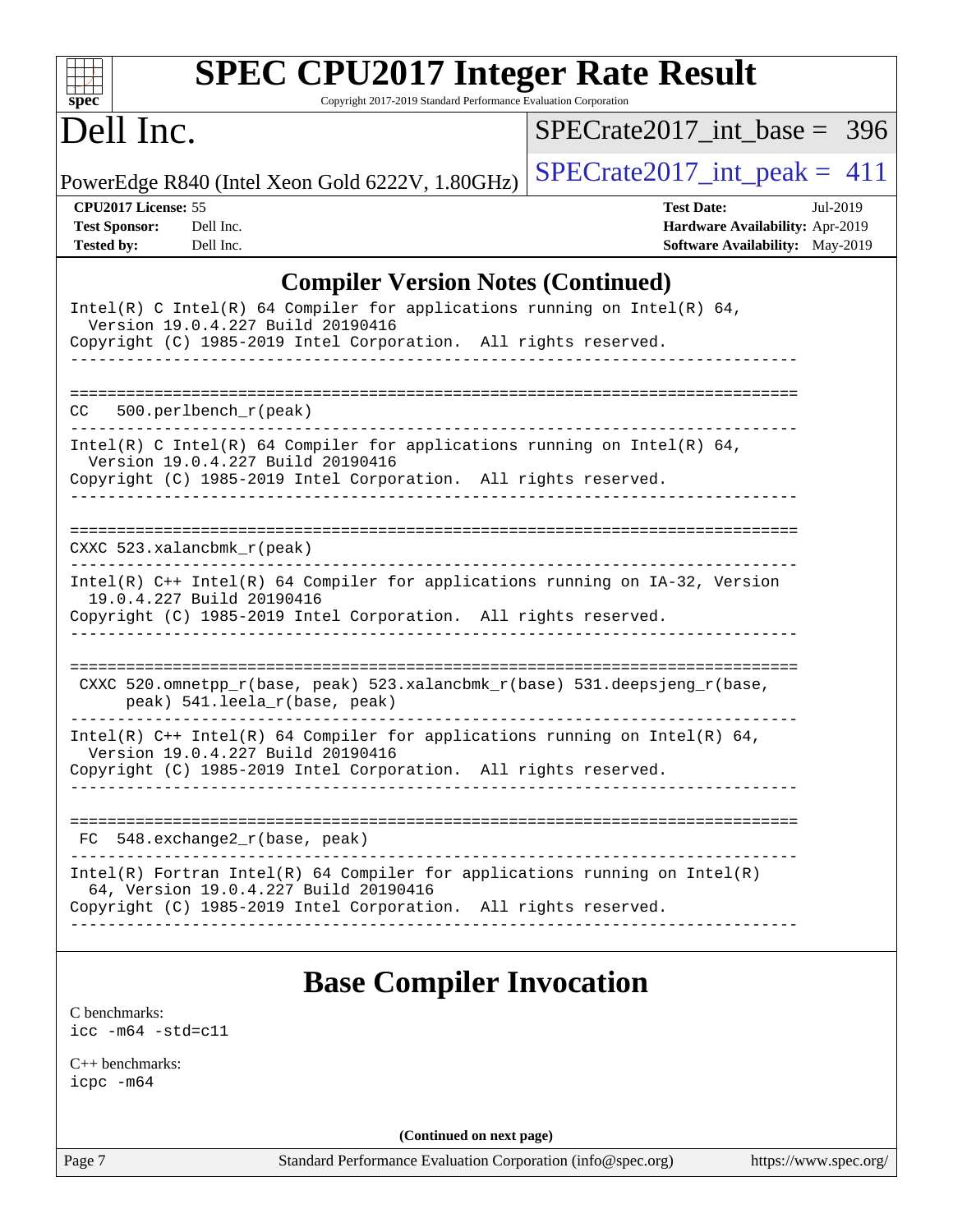#### $+\ +$ **[spec](http://www.spec.org/)**

# **[SPEC CPU2017 Integer Rate Result](http://www.spec.org/auto/cpu2017/Docs/result-fields.html#SPECCPU2017IntegerRateResult)**

Copyright 2017-2019 Standard Performance Evaluation Corporation

### Dell Inc.

[SPECrate2017\\_int\\_base =](http://www.spec.org/auto/cpu2017/Docs/result-fields.html#SPECrate2017intbase) 396

PowerEdge R840 (Intel Xeon Gold 6222V, 1.80GHz)  $\vert$  [SPECrate2017\\_int\\_peak =](http://www.spec.org/auto/cpu2017/Docs/result-fields.html#SPECrate2017intpeak) 411

**[CPU2017 License:](http://www.spec.org/auto/cpu2017/Docs/result-fields.html#CPU2017License)** 55 **[Test Date:](http://www.spec.org/auto/cpu2017/Docs/result-fields.html#TestDate)** Jul-2019 **[Test Sponsor:](http://www.spec.org/auto/cpu2017/Docs/result-fields.html#TestSponsor)** Dell Inc. **[Hardware Availability:](http://www.spec.org/auto/cpu2017/Docs/result-fields.html#HardwareAvailability)** Apr-2019 **[Tested by:](http://www.spec.org/auto/cpu2017/Docs/result-fields.html#Testedby)** Dell Inc. **[Software Availability:](http://www.spec.org/auto/cpu2017/Docs/result-fields.html#SoftwareAvailability)** May-2019

### **[Base Compiler Invocation \(Continued\)](http://www.spec.org/auto/cpu2017/Docs/result-fields.html#BaseCompilerInvocation)**

[Fortran benchmarks](http://www.spec.org/auto/cpu2017/Docs/result-fields.html#Fortranbenchmarks): [ifort -m64](http://www.spec.org/cpu2017/results/res2019q3/cpu2017-20190805-16478.flags.html#user_FCbase_intel_ifort_64bit_24f2bb282fbaeffd6157abe4f878425411749daecae9a33200eee2bee2fe76f3b89351d69a8130dd5949958ce389cf37ff59a95e7a40d588e8d3a57e0c3fd751)

**[Base Portability Flags](http://www.spec.org/auto/cpu2017/Docs/result-fields.html#BasePortabilityFlags)**

 500.perlbench\_r: [-DSPEC\\_LP64](http://www.spec.org/cpu2017/results/res2019q3/cpu2017-20190805-16478.flags.html#b500.perlbench_r_basePORTABILITY_DSPEC_LP64) [-DSPEC\\_LINUX\\_X64](http://www.spec.org/cpu2017/results/res2019q3/cpu2017-20190805-16478.flags.html#b500.perlbench_r_baseCPORTABILITY_DSPEC_LINUX_X64) 502.gcc\_r: [-DSPEC\\_LP64](http://www.spec.org/cpu2017/results/res2019q3/cpu2017-20190805-16478.flags.html#suite_basePORTABILITY502_gcc_r_DSPEC_LP64) 505.mcf\_r: [-DSPEC\\_LP64](http://www.spec.org/cpu2017/results/res2019q3/cpu2017-20190805-16478.flags.html#suite_basePORTABILITY505_mcf_r_DSPEC_LP64) 520.omnetpp\_r: [-DSPEC\\_LP64](http://www.spec.org/cpu2017/results/res2019q3/cpu2017-20190805-16478.flags.html#suite_basePORTABILITY520_omnetpp_r_DSPEC_LP64) 523.xalancbmk\_r: [-DSPEC\\_LP64](http://www.spec.org/cpu2017/results/res2019q3/cpu2017-20190805-16478.flags.html#suite_basePORTABILITY523_xalancbmk_r_DSPEC_LP64) [-DSPEC\\_LINUX](http://www.spec.org/cpu2017/results/res2019q3/cpu2017-20190805-16478.flags.html#b523.xalancbmk_r_baseCXXPORTABILITY_DSPEC_LINUX) 525.x264\_r: [-DSPEC\\_LP64](http://www.spec.org/cpu2017/results/res2019q3/cpu2017-20190805-16478.flags.html#suite_basePORTABILITY525_x264_r_DSPEC_LP64) 531.deepsjeng\_r: [-DSPEC\\_LP64](http://www.spec.org/cpu2017/results/res2019q3/cpu2017-20190805-16478.flags.html#suite_basePORTABILITY531_deepsjeng_r_DSPEC_LP64) 541.leela\_r: [-DSPEC\\_LP64](http://www.spec.org/cpu2017/results/res2019q3/cpu2017-20190805-16478.flags.html#suite_basePORTABILITY541_leela_r_DSPEC_LP64) 548.exchange2\_r: [-DSPEC\\_LP64](http://www.spec.org/cpu2017/results/res2019q3/cpu2017-20190805-16478.flags.html#suite_basePORTABILITY548_exchange2_r_DSPEC_LP64) 557.xz\_r: [-DSPEC\\_LP64](http://www.spec.org/cpu2017/results/res2019q3/cpu2017-20190805-16478.flags.html#suite_basePORTABILITY557_xz_r_DSPEC_LP64)

### **[Base Optimization Flags](http://www.spec.org/auto/cpu2017/Docs/result-fields.html#BaseOptimizationFlags)**

#### [C benchmarks](http://www.spec.org/auto/cpu2017/Docs/result-fields.html#Cbenchmarks):

[-Wl,-z,muldefs](http://www.spec.org/cpu2017/results/res2019q3/cpu2017-20190805-16478.flags.html#user_CCbase_link_force_multiple1_b4cbdb97b34bdee9ceefcfe54f4c8ea74255f0b02a4b23e853cdb0e18eb4525ac79b5a88067c842dd0ee6996c24547a27a4b99331201badda8798ef8a743f577) [-xCORE-AVX512](http://www.spec.org/cpu2017/results/res2019q3/cpu2017-20190805-16478.flags.html#user_CCbase_f-xCORE-AVX512) [-ipo](http://www.spec.org/cpu2017/results/res2019q3/cpu2017-20190805-16478.flags.html#user_CCbase_f-ipo) [-O3](http://www.spec.org/cpu2017/results/res2019q3/cpu2017-20190805-16478.flags.html#user_CCbase_f-O3) [-no-prec-div](http://www.spec.org/cpu2017/results/res2019q3/cpu2017-20190805-16478.flags.html#user_CCbase_f-no-prec-div) [-qopt-mem-layout-trans=4](http://www.spec.org/cpu2017/results/res2019q3/cpu2017-20190805-16478.flags.html#user_CCbase_f-qopt-mem-layout-trans_fa39e755916c150a61361b7846f310bcdf6f04e385ef281cadf3647acec3f0ae266d1a1d22d972a7087a248fd4e6ca390a3634700869573d231a252c784941a8) [-L/usr/local/IntelCompiler19/compilers\\_and\\_libraries\\_2019.4.227/linux/compiler/lib/intel64](http://www.spec.org/cpu2017/results/res2019q3/cpu2017-20190805-16478.flags.html#user_CCbase_qkmalloc_link_0ffe0cb02c68ef1b443a077c7888c10c67ca0d1dd7138472156f06a085bbad385f78d49618ad55dca9db3b1608e84afc2f69b4003b1d1ca498a9fc1462ccefda) [-lqkmalloc](http://www.spec.org/cpu2017/results/res2019q3/cpu2017-20190805-16478.flags.html#user_CCbase_qkmalloc_link_lib_79a818439969f771c6bc311cfd333c00fc099dad35c030f5aab9dda831713d2015205805422f83de8875488a2991c0a156aaa600e1f9138f8fc37004abc96dc5)

#### [C++ benchmarks](http://www.spec.org/auto/cpu2017/Docs/result-fields.html#CXXbenchmarks):

[-Wl,-z,muldefs](http://www.spec.org/cpu2017/results/res2019q3/cpu2017-20190805-16478.flags.html#user_CXXbase_link_force_multiple1_b4cbdb97b34bdee9ceefcfe54f4c8ea74255f0b02a4b23e853cdb0e18eb4525ac79b5a88067c842dd0ee6996c24547a27a4b99331201badda8798ef8a743f577) [-xCORE-AVX512](http://www.spec.org/cpu2017/results/res2019q3/cpu2017-20190805-16478.flags.html#user_CXXbase_f-xCORE-AVX512) [-ipo](http://www.spec.org/cpu2017/results/res2019q3/cpu2017-20190805-16478.flags.html#user_CXXbase_f-ipo) [-O3](http://www.spec.org/cpu2017/results/res2019q3/cpu2017-20190805-16478.flags.html#user_CXXbase_f-O3) [-no-prec-div](http://www.spec.org/cpu2017/results/res2019q3/cpu2017-20190805-16478.flags.html#user_CXXbase_f-no-prec-div)

[-qopt-mem-layout-trans=4](http://www.spec.org/cpu2017/results/res2019q3/cpu2017-20190805-16478.flags.html#user_CXXbase_f-qopt-mem-layout-trans_fa39e755916c150a61361b7846f310bcdf6f04e385ef281cadf3647acec3f0ae266d1a1d22d972a7087a248fd4e6ca390a3634700869573d231a252c784941a8)

[-L/usr/local/IntelCompiler19/compilers\\_and\\_libraries\\_2019.4.227/linux/compiler/lib/intel64](http://www.spec.org/cpu2017/results/res2019q3/cpu2017-20190805-16478.flags.html#user_CXXbase_qkmalloc_link_0ffe0cb02c68ef1b443a077c7888c10c67ca0d1dd7138472156f06a085bbad385f78d49618ad55dca9db3b1608e84afc2f69b4003b1d1ca498a9fc1462ccefda) [-lqkmalloc](http://www.spec.org/cpu2017/results/res2019q3/cpu2017-20190805-16478.flags.html#user_CXXbase_qkmalloc_link_lib_79a818439969f771c6bc311cfd333c00fc099dad35c030f5aab9dda831713d2015205805422f83de8875488a2991c0a156aaa600e1f9138f8fc37004abc96dc5)

#### [Fortran benchmarks](http://www.spec.org/auto/cpu2017/Docs/result-fields.html#Fortranbenchmarks):

[-Wl,-z,muldefs](http://www.spec.org/cpu2017/results/res2019q3/cpu2017-20190805-16478.flags.html#user_FCbase_link_force_multiple1_b4cbdb97b34bdee9ceefcfe54f4c8ea74255f0b02a4b23e853cdb0e18eb4525ac79b5a88067c842dd0ee6996c24547a27a4b99331201badda8798ef8a743f577) [-xCORE-AVX512](http://www.spec.org/cpu2017/results/res2019q3/cpu2017-20190805-16478.flags.html#user_FCbase_f-xCORE-AVX512) [-ipo](http://www.spec.org/cpu2017/results/res2019q3/cpu2017-20190805-16478.flags.html#user_FCbase_f-ipo) [-O3](http://www.spec.org/cpu2017/results/res2019q3/cpu2017-20190805-16478.flags.html#user_FCbase_f-O3) [-no-prec-div](http://www.spec.org/cpu2017/results/res2019q3/cpu2017-20190805-16478.flags.html#user_FCbase_f-no-prec-div) [-qopt-mem-layout-trans=4](http://www.spec.org/cpu2017/results/res2019q3/cpu2017-20190805-16478.flags.html#user_FCbase_f-qopt-mem-layout-trans_fa39e755916c150a61361b7846f310bcdf6f04e385ef281cadf3647acec3f0ae266d1a1d22d972a7087a248fd4e6ca390a3634700869573d231a252c784941a8) [-nostandard-realloc-lhs](http://www.spec.org/cpu2017/results/res2019q3/cpu2017-20190805-16478.flags.html#user_FCbase_f_2003_std_realloc_82b4557e90729c0f113870c07e44d33d6f5a304b4f63d4c15d2d0f1fab99f5daaed73bdb9275d9ae411527f28b936061aa8b9c8f2d63842963b95c9dd6426b8a) [-align array32byte](http://www.spec.org/cpu2017/results/res2019q3/cpu2017-20190805-16478.flags.html#user_FCbase_align_array32byte_b982fe038af199962ba9a80c053b8342c548c85b40b8e86eb3cc33dee0d7986a4af373ac2d51c3f7cf710a18d62fdce2948f201cd044323541f22fc0fffc51b6) [-L/usr/local/IntelCompiler19/compilers\\_and\\_libraries\\_2019.4.227/linux/compiler/lib/intel64](http://www.spec.org/cpu2017/results/res2019q3/cpu2017-20190805-16478.flags.html#user_FCbase_qkmalloc_link_0ffe0cb02c68ef1b443a077c7888c10c67ca0d1dd7138472156f06a085bbad385f78d49618ad55dca9db3b1608e84afc2f69b4003b1d1ca498a9fc1462ccefda) [-lqkmalloc](http://www.spec.org/cpu2017/results/res2019q3/cpu2017-20190805-16478.flags.html#user_FCbase_qkmalloc_link_lib_79a818439969f771c6bc311cfd333c00fc099dad35c030f5aab9dda831713d2015205805422f83de8875488a2991c0a156aaa600e1f9138f8fc37004abc96dc5)

### **[Peak Compiler Invocation](http://www.spec.org/auto/cpu2017/Docs/result-fields.html#PeakCompilerInvocation)**

[C benchmarks \(except as noted below\)](http://www.spec.org/auto/cpu2017/Docs/result-fields.html#Cbenchmarksexceptasnotedbelow):  $\text{icc}$   $-\text{m64}$   $-\text{std}=c11$ 

**(Continued on next page)**

Page 8 Standard Performance Evaluation Corporation [\(info@spec.org\)](mailto:info@spec.org) <https://www.spec.org/>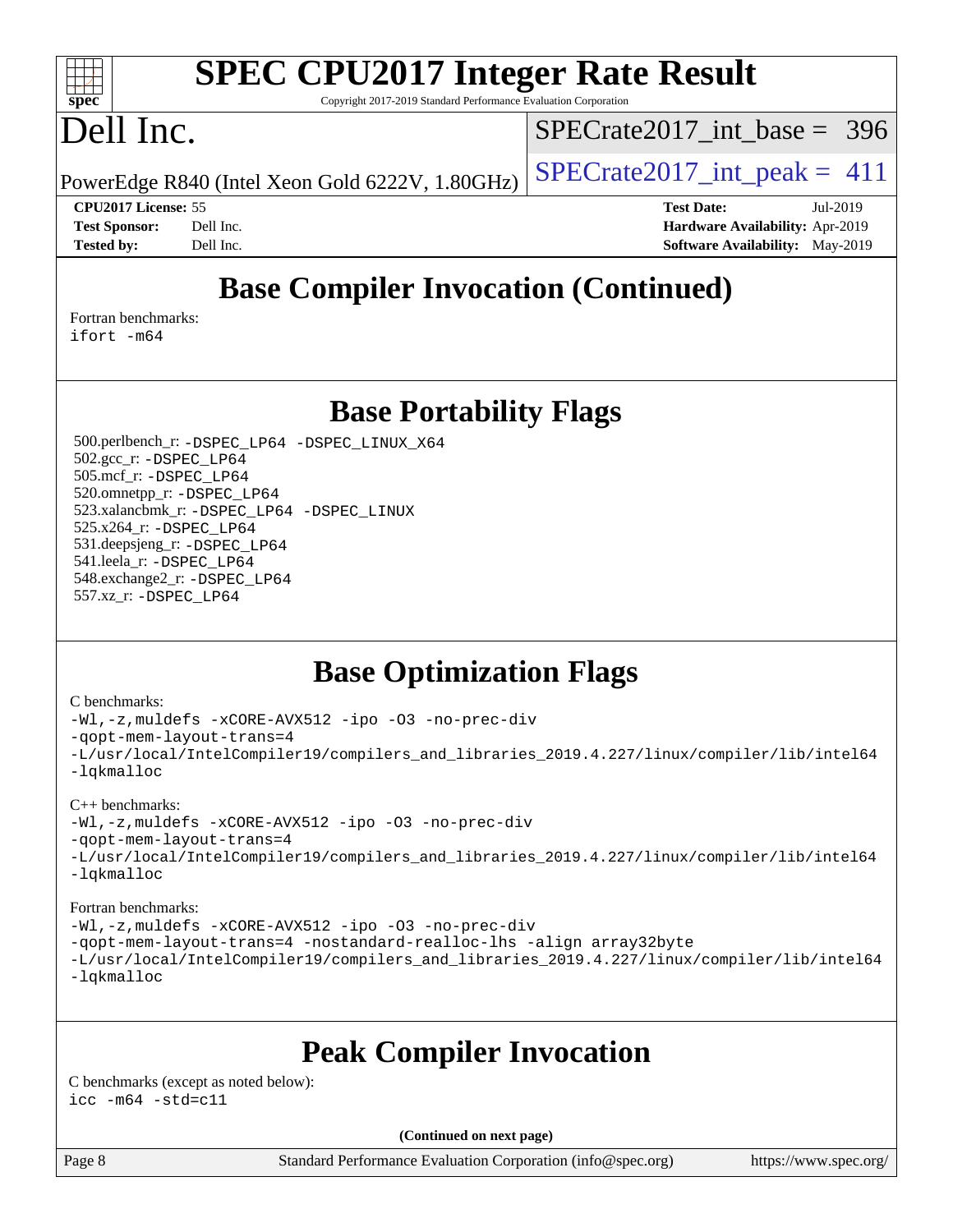| <b>SPEC CPU2017 Integer Rate Result</b><br>spec<br>Copyright 2017-2019 Standard Performance Evaluation Corporation                                         |                                                                                                            |  |  |  |  |
|------------------------------------------------------------------------------------------------------------------------------------------------------------|------------------------------------------------------------------------------------------------------------|--|--|--|--|
| Dell Inc.                                                                                                                                                  | $SPECrate2017\_int\_base = 396$                                                                            |  |  |  |  |
| PowerEdge R840 (Intel Xeon Gold 6222V, 1.80GHz)                                                                                                            | $SPECrate2017\_int\_peak = 411$                                                                            |  |  |  |  |
| CPU2017 License: 55<br><b>Test Sponsor:</b><br>Dell Inc.<br><b>Tested by:</b><br>Dell Inc.                                                                 | <b>Test Date:</b><br>Jul-2019<br>Hardware Availability: Apr-2019<br><b>Software Availability:</b> May-2019 |  |  |  |  |
| <b>Peak Compiler Invocation (Continued)</b>                                                                                                                |                                                                                                            |  |  |  |  |
| 502.gcc_r:icc -m32 -std=c11 -L/usr/local/IntelCompiler19/compilers_and_libraries_2019.4.227/linux/compiler/lib/ia32_lin                                    |                                                                                                            |  |  |  |  |
| C++ benchmarks (except as noted below):<br>icpc -m64                                                                                                       |                                                                                                            |  |  |  |  |
| 523.xalancbmk_r:icpc -m32 -L/usr/local/IntelCompiler19/compilers_and_libraries_2019.4.227/linux/compiler/lib/ia32_lin                                      |                                                                                                            |  |  |  |  |
| Fortran benchmarks:<br>ifort -m64                                                                                                                          |                                                                                                            |  |  |  |  |
| <b>Peak Portability Flags</b>                                                                                                                              |                                                                                                            |  |  |  |  |
| 500.perlbench_r: -DSPEC_LP64 -DSPEC_LINUX_X64<br>502.gcc_r: -D_FILE_OFFSET_BITS=64                                                                         |                                                                                                            |  |  |  |  |
| 505.mcf_r: -DSPEC_LP64<br>520.omnetpp_r: -DSPEC_LP64                                                                                                       |                                                                                                            |  |  |  |  |
| 523.xalancbmk_r: -D_FILE_OFFSET_BITS=64 -DSPEC_LINUX<br>525.x264_r: -DSPEC_LP64                                                                            |                                                                                                            |  |  |  |  |
| 531.deepsjeng_r: -DSPEC_LP64                                                                                                                               |                                                                                                            |  |  |  |  |
| 541.leela_r: -DSPEC_LP64<br>548.exchange2_r: -DSPEC_LP64                                                                                                   |                                                                                                            |  |  |  |  |
| 557.xz_r: -DSPEC LP64                                                                                                                                      |                                                                                                            |  |  |  |  |
| <b>Peak Optimization Flags</b>                                                                                                                             |                                                                                                            |  |  |  |  |
| C benchmarks:                                                                                                                                              |                                                                                                            |  |  |  |  |
| 500.perlbench_r:-Wl,-z,muldefs -prof-gen(pass 1) -prof-use(pass 2) -ipo<br>-xCORE-AVX512 -03 -no-prec-div -qopt-mem-layout-trans=4<br>-fno-strict-overflow |                                                                                                            |  |  |  |  |
| -L/usr/local/IntelCompiler19/compilers_and_libraries_2019.4.227/linux/compiler/lib/intel64<br>-lqkmalloc                                                   |                                                                                                            |  |  |  |  |
| $502.\text{sec\_r: } -W1$ , $-z$ , muldefs $-prof-gen(pass 1)$ $-prof-use(pass 2)$ $-ipo$                                                                  |                                                                                                            |  |  |  |  |

[-xCORE-AVX512](http://www.spec.org/cpu2017/results/res2019q3/cpu2017-20190805-16478.flags.html#user_peakPASS2_COPTIMIZE502_gcc_r_f-xCORE-AVX512) [-O3](http://www.spec.org/cpu2017/results/res2019q3/cpu2017-20190805-16478.flags.html#user_peakPASS1_COPTIMIZEPASS2_COPTIMIZE502_gcc_r_f-O3) [-no-prec-div](http://www.spec.org/cpu2017/results/res2019q3/cpu2017-20190805-16478.flags.html#user_peakPASS1_COPTIMIZEPASS2_COPTIMIZE502_gcc_r_f-no-prec-div) [-qopt-mem-layout-trans=4](http://www.spec.org/cpu2017/results/res2019q3/cpu2017-20190805-16478.flags.html#user_peakPASS1_COPTIMIZEPASS2_COPTIMIZE502_gcc_r_f-qopt-mem-layout-trans_fa39e755916c150a61361b7846f310bcdf6f04e385ef281cadf3647acec3f0ae266d1a1d22d972a7087a248fd4e6ca390a3634700869573d231a252c784941a8) [-L/usr/local/je5.0.1-32/lib](http://www.spec.org/cpu2017/results/res2019q3/cpu2017-20190805-16478.flags.html#user_peakEXTRA_LIBS502_gcc_r_jemalloc_link_path32_e29f22e8e6c17053bbc6a0971f5a9c01a601a06bb1a59df2084b77a2fe0a2995b64fd4256feaeea39eeba3aae142e96e2b2b0a28974019c0c0c88139a84f900a) [-ljemalloc](http://www.spec.org/cpu2017/results/res2019q3/cpu2017-20190805-16478.flags.html#user_peakEXTRA_LIBS502_gcc_r_jemalloc_link_lib_d1249b907c500fa1c0672f44f562e3d0f79738ae9e3c4a9c376d49f265a04b9c99b167ecedbf6711b3085be911c67ff61f150a17b3472be731631ba4d0471706) 505.mcf\_r: [-Wl,-z,muldefs](http://www.spec.org/cpu2017/results/res2019q3/cpu2017-20190805-16478.flags.html#user_peakEXTRA_LDFLAGS505_mcf_r_link_force_multiple1_b4cbdb97b34bdee9ceefcfe54f4c8ea74255f0b02a4b23e853cdb0e18eb4525ac79b5a88067c842dd0ee6996c24547a27a4b99331201badda8798ef8a743f577) [-xCORE-AVX512](http://www.spec.org/cpu2017/results/res2019q3/cpu2017-20190805-16478.flags.html#user_peakCOPTIMIZE505_mcf_r_f-xCORE-AVX512) [-ipo](http://www.spec.org/cpu2017/results/res2019q3/cpu2017-20190805-16478.flags.html#user_peakCOPTIMIZE505_mcf_r_f-ipo) [-O3](http://www.spec.org/cpu2017/results/res2019q3/cpu2017-20190805-16478.flags.html#user_peakCOPTIMIZE505_mcf_r_f-O3) [-no-prec-div](http://www.spec.org/cpu2017/results/res2019q3/cpu2017-20190805-16478.flags.html#user_peakCOPTIMIZE505_mcf_r_f-no-prec-div)

[-qopt-mem-layout-trans=4](http://www.spec.org/cpu2017/results/res2019q3/cpu2017-20190805-16478.flags.html#user_peakCOPTIMIZE505_mcf_r_f-qopt-mem-layout-trans_fa39e755916c150a61361b7846f310bcdf6f04e385ef281cadf3647acec3f0ae266d1a1d22d972a7087a248fd4e6ca390a3634700869573d231a252c784941a8) [-L/usr/local/IntelCompiler19/compilers\\_and\\_libraries\\_2019.4.227/linux/compiler/lib/intel64](http://www.spec.org/cpu2017/results/res2019q3/cpu2017-20190805-16478.flags.html#user_peakEXTRA_LIBS505_mcf_r_qkmalloc_link_0ffe0cb02c68ef1b443a077c7888c10c67ca0d1dd7138472156f06a085bbad385f78d49618ad55dca9db3b1608e84afc2f69b4003b1d1ca498a9fc1462ccefda)

**(Continued on next page)**

| Page 9 | Standard Performance Evaluation Corporation (info@spec.org) | https://www.spec.org/ |
|--------|-------------------------------------------------------------|-----------------------|